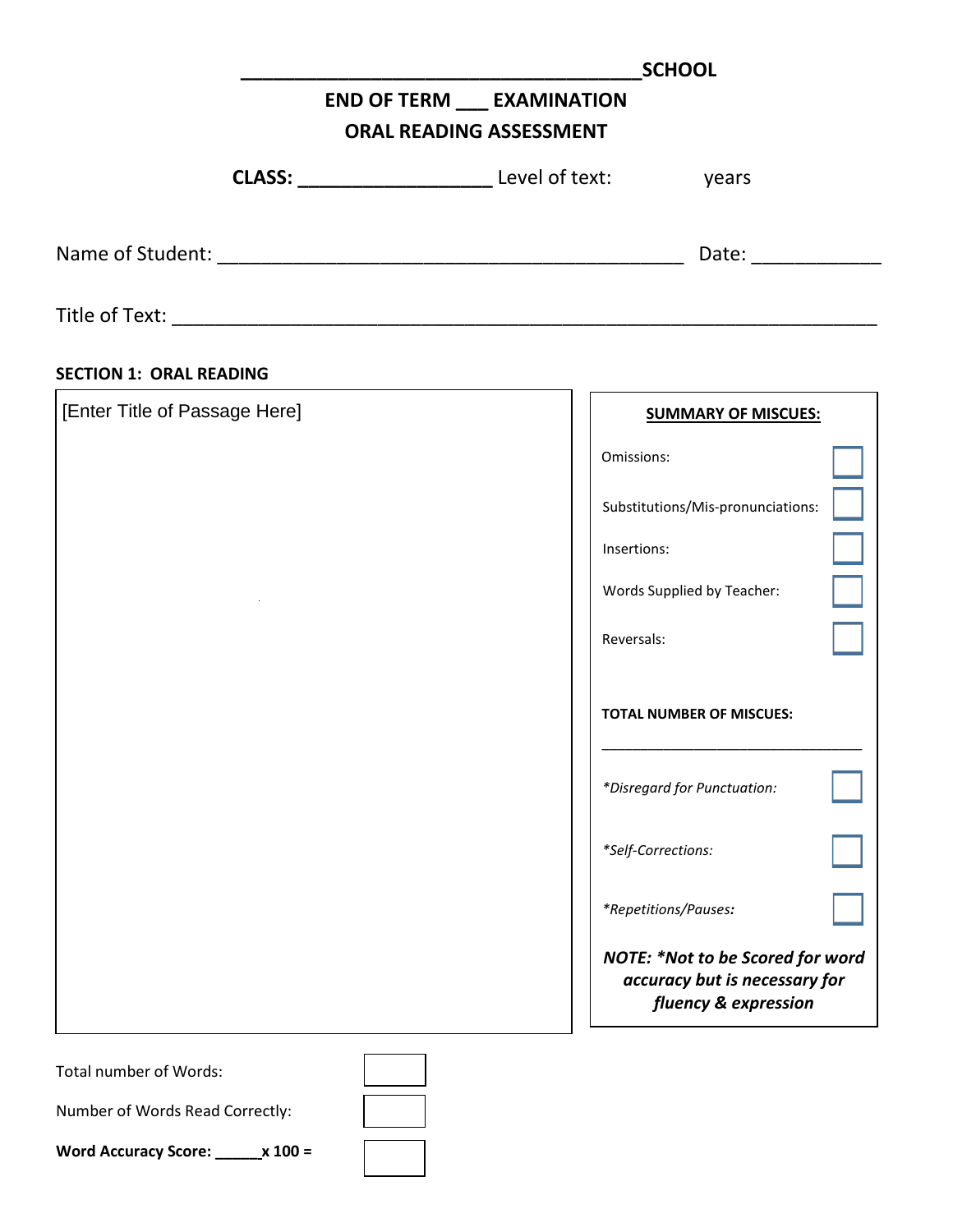## **SECTION 2: READING FLUENCY & EXPRESSION SCALE**

| Rating                                                                                                                                                                                                  | <b>Expression &amp; Volume</b>                                                                                                                                                                              |   |                                                                                                                                      |                                                                           |              |                                                                                                                        | <b>Phrasing &amp; Intonation</b>                                                                                                                                   |   | <b>Smoothness</b> |                                                        |                                                        |                                                                                                        | Pace     |          |     |                                                                              |   |
|---------------------------------------------------------------------------------------------------------------------------------------------------------------------------------------------------------|-------------------------------------------------------------------------------------------------------------------------------------------------------------------------------------------------------------|---|--------------------------------------------------------------------------------------------------------------------------------------|---------------------------------------------------------------------------|--------------|------------------------------------------------------------------------------------------------------------------------|--------------------------------------------------------------------------------------------------------------------------------------------------------------------|---|-------------------|--------------------------------------------------------|--------------------------------------------------------|--------------------------------------------------------------------------------------------------------|----------|----------|-----|------------------------------------------------------------------------------|---|
| Circle one                                                                                                                                                                                              | $+$ 1                                                                                                                                                                                                       | 2 | 3                                                                                                                                    | 4                                                                         | 1            | 2                                                                                                                      | 3                                                                                                                                                                  | 4 | 1                 | $\overline{2}$                                         | 3                                                      | 4                                                                                                      | 1        | 2        |     | 3                                                                            | 4 |
| 1                                                                                                                                                                                                       | Reads words as if simply to get<br>them out. Little sense of trying to<br>make text sound like natural<br>language. Tends to read in a quiet<br>voice.                                                      |   | Reads in monotone with little<br>sense of phrase boundaries;<br>frequently reads word-by-<br>word.                                   |                                                                           |              | Makes frequent extended<br>pauses, hesitations, false starts,<br>sound-outs, repetitions, and/or<br>multiple attempts. |                                                                                                                                                                    |   |                   | Reads slowly and laboriously.                          |                                                        |                                                                                                        |          |          |     |                                                                              |   |
| $\overline{2}$                                                                                                                                                                                          | Begins to use voice to make text<br>areas but not in others. Focus<br>words. Still reads in a quiet voice.                                                                                                  |   |                                                                                                                                      | sound like natural language in some<br>remains largely on pronouncing the | and clauses. |                                                                                                                        | Frequently reads in two and<br>three word phrases, giving the<br>impression of choppy reading;<br>improper stress and intonation<br>fail to mark ends of sentences |   |                   | Experiences several "rough<br>frequent and disruptive. |                                                        | spots" in text where extended<br>pauses or hesitations are more                                        | quickly. |          |     | Reads moderately slowly or too                                               |   |
| 3                                                                                                                                                                                                       | Makes text sound like natural<br>language throughout the better<br>part of the passage. Occasionally<br>slips into expressionless reading.<br>Voice volume is generally<br>appropriate throughout the text. |   | Reads with a mixture of run-<br>ons, mid-sentence pauses for<br>breath, and some choppiness;<br>reasonable stress and<br>intonation. |                                                                           |              | Occasionally breaks smooth<br>rhythm because of difficulties<br>with specific words and/or<br>structures.              |                                                                                                                                                                    |   |                   |                                                        | Reads with an uneven mixture<br>of fast and slow pace. |                                                                                                        |          |          |     |                                                                              |   |
| 4                                                                                                                                                                                                       | Reads with good expression and<br>enthusiasm throughout the text.<br>Varies expression and volume to<br>match his or her interpretation of<br>the passage.                                                  |   |                                                                                                                                      |                                                                           |              | sentence units.                                                                                                        | Generally reads with good<br>phrasing, most in clause and                                                                                                          |   |                   | through self-correction.                               |                                                        | Generally, reads smoothly with<br>some breaks, but resolves word<br>and structure difficulties quickly |          | reading. |     | Consistently reads at<br>conversational pace;<br>appropriate rate throughout |   |
| *This scale is an adaptation of one developed by Zutell & Rasinski, 1991. Kimberly Monfort,<br>a third grade teacher at Bon View School in Ontario, California developed the format above for the scale |                                                                                                                                                                                                             |   |                                                                                                                                      |                                                                           |              |                                                                                                                        |                                                                                                                                                                    |   |                   |                                                        |                                                        | <b>Total Score:</b>                                                                                    |          |          | /16 |                                                                              |   |

## **SECTION 3: COMPREHENSION**

| Factual             | 1. |
|---------------------|----|
| Comprehension       | 2. |
| Vocabulary          | 3. |
| Inferential         | 4. |
| Inferential         | 5. |
| <b>Total Score:</b> | /8 |
|                     |    |

| TICK READING LEVEL BASED ON WORD ACCURACY (WA) AND COMPREHENSION (C): |               |  |  |  |  |  |
|-----------------------------------------------------------------------|---------------|--|--|--|--|--|
| 95-100% WA; 90-100% C [Independent] ()                                |               |  |  |  |  |  |
| 90-94% WA; 75-100% C [Instructional]                                  |               |  |  |  |  |  |
| 0-89% WA; 0-74% C                                                     | [Frustration] |  |  |  |  |  |